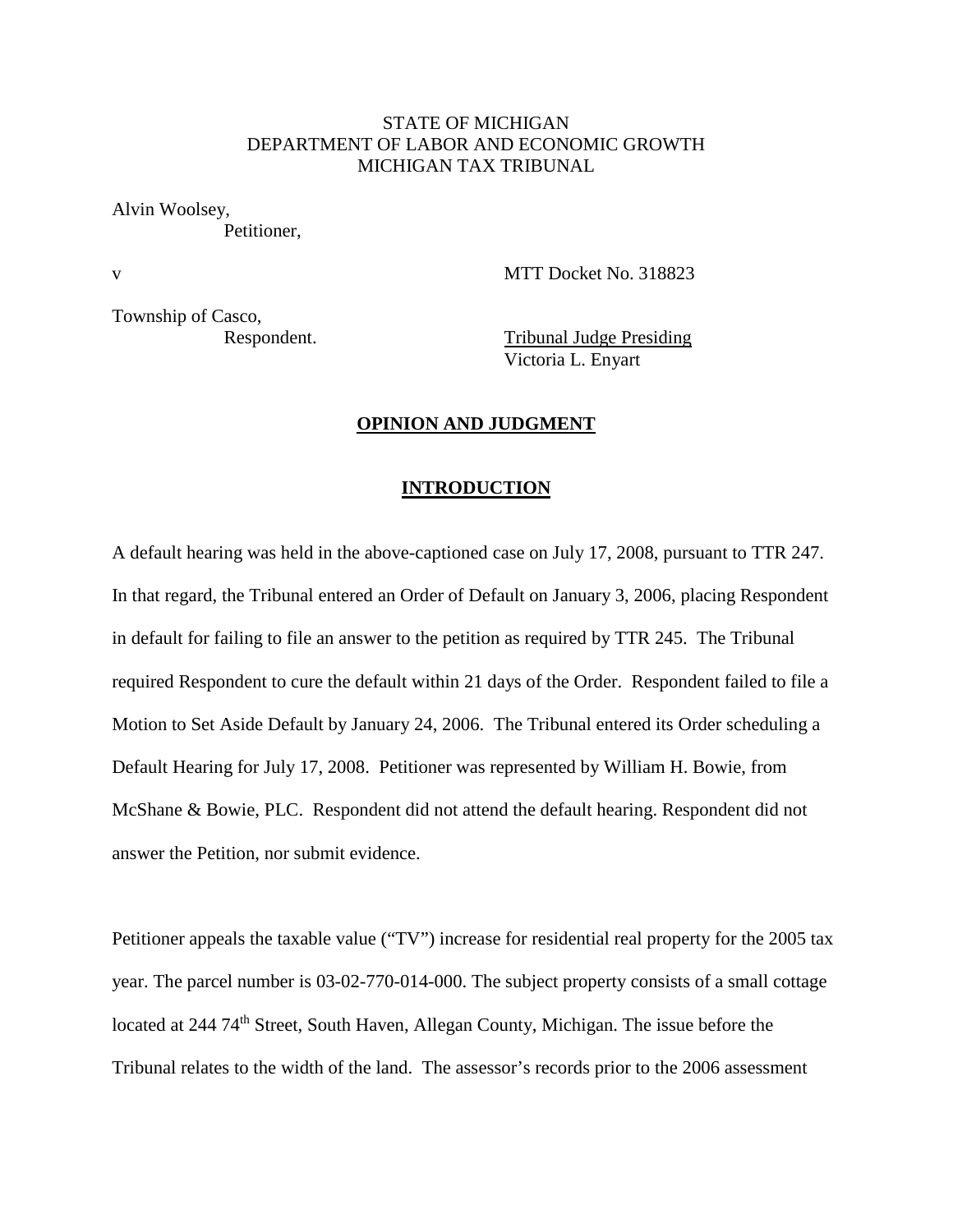year indicate that the subject property has a width of 280 feet. The assessor added as "new" an additional 70 front feet for a total width of 350 feet. The assessor, based upon faxed information, indicates that the property was "new." The additional \$207,100 was added as Headlee new to the taxable value. Petitioner objects to the entire \$207,100 addition to the taxable value based on MCL 211.34(d)(i). Petitioner believes the property is "omitted" and therefore the increase should be based on the proportion of the 2004 taxable value before applying the 2.3% C.P.I. versus just adding all of the \$207,100. Petitioner contends this would reduce the Headlee new from \$207,100 to \$30,797 plus the 2.3% C.P.I. resulting in a taxable value of \$158,618 for 2005. Petitioner amended his petition to add subsequent taxable values including 2006, 2007 and 2008.

#### **PETITIONER'S CONTENTIONS**

Alvin J. Woolsey, owner, testified that he has owned the property since the 1970's before Proposal A went into effect in 1994. He testified that the legal description of the property has never changed. The title and tax rolls should always have been calculated as having a width of 350 feet. He agrees that the 2005 property record card that the assessor faxed appears to have 280 feet width. The 2006 property record indicates the width is 350 feet.

Petitioner testified that his Exhibit No. P-16 is a Michigan Plat of Survey dated November 11, 2002 and that his parcel fronting on Lake Shore Drive (aka  $74<sup>th</sup>$  Street) has a measurement of approximately 373.64 feet. Woolsey testified that if it were measured straight north and south the measurement would be approximately 350 feet. He stated that he has no issue with the actual 350 feet used to calculate the 2005 taxable value; he agrees that it does not appear to have been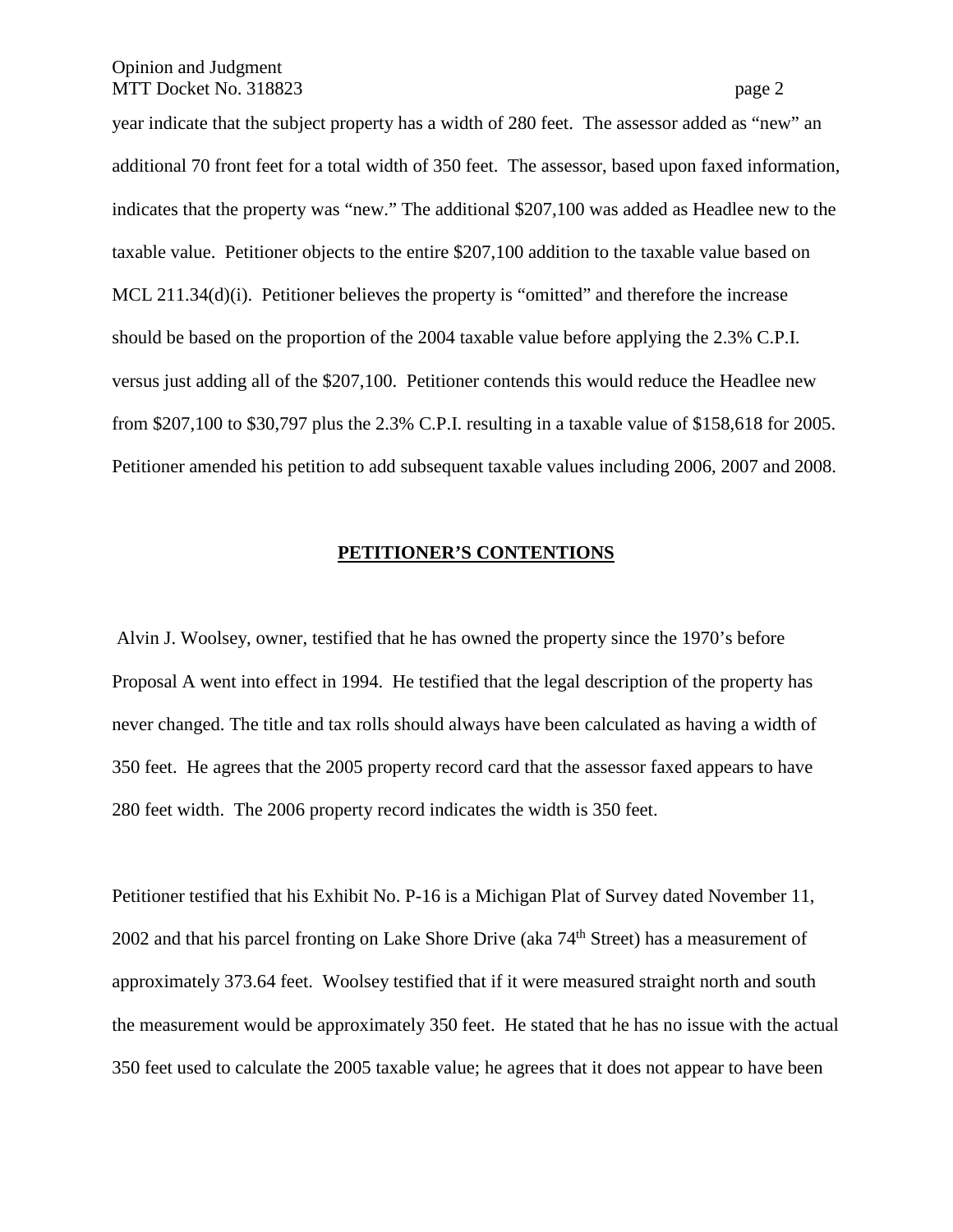included in the 2004 property record. Woolsey does not dispute the \$207,100 added as new to

the assessed value. He, however, feels that pursuant to the general property tax law that the

entire \$207,100 should be not added to his taxable value.

Petitioner offered exhibits 1 through 26 which were admitted. P-1 through P-8 are copies of tax bills that validate the taxable values for the years in contention. P-9 is the 2008 change of assessment notice. Exhibit P-10 is a memorandum faxed to Petitioner from Don Maxwell dated

March [1](#page-2-0)6, 2005,<sup>1</sup> indicating:

Accompanying are valuation statements for 2004 and 2005. Based on my understanding that a court awarded the beach park area to Woolsey, the total acreage was changed and a correction made to the lake frontage. An assessment of \$207,100 was added to the taxable value as a new addition to the parcel, that addition being the beach area, formerly a park.

The remainder of the exhibits are property statements from different years at issue, Decisions from the Circuit Court for Allegan County, the Court of Appeals, and the Supreme Court, and Petitions and Answers to the Board of Review for each year at issue.

Petitioner had petitioned the Allegan County Circuit Court to vacate the remainder of Variety Park Plat including the park, alley and streets within the Plat originally dedicated to public use. The original Variety Park Plat was platted in 1911; however, the owner passed away in 1921. The Probate Court ordered the Plat to be divided into two parcels for the purpose of the sale. The northern half of the Plat is currently owned by the Plachta family. The southern half of the Plat is currently owned by Petitioner.

<span id="page-2-0"></span> <sup>1</sup> P- 10 The Memorandum has a fax date of March 16, 2005, at 12:10p, Casco Township, 1 (269)639-1991.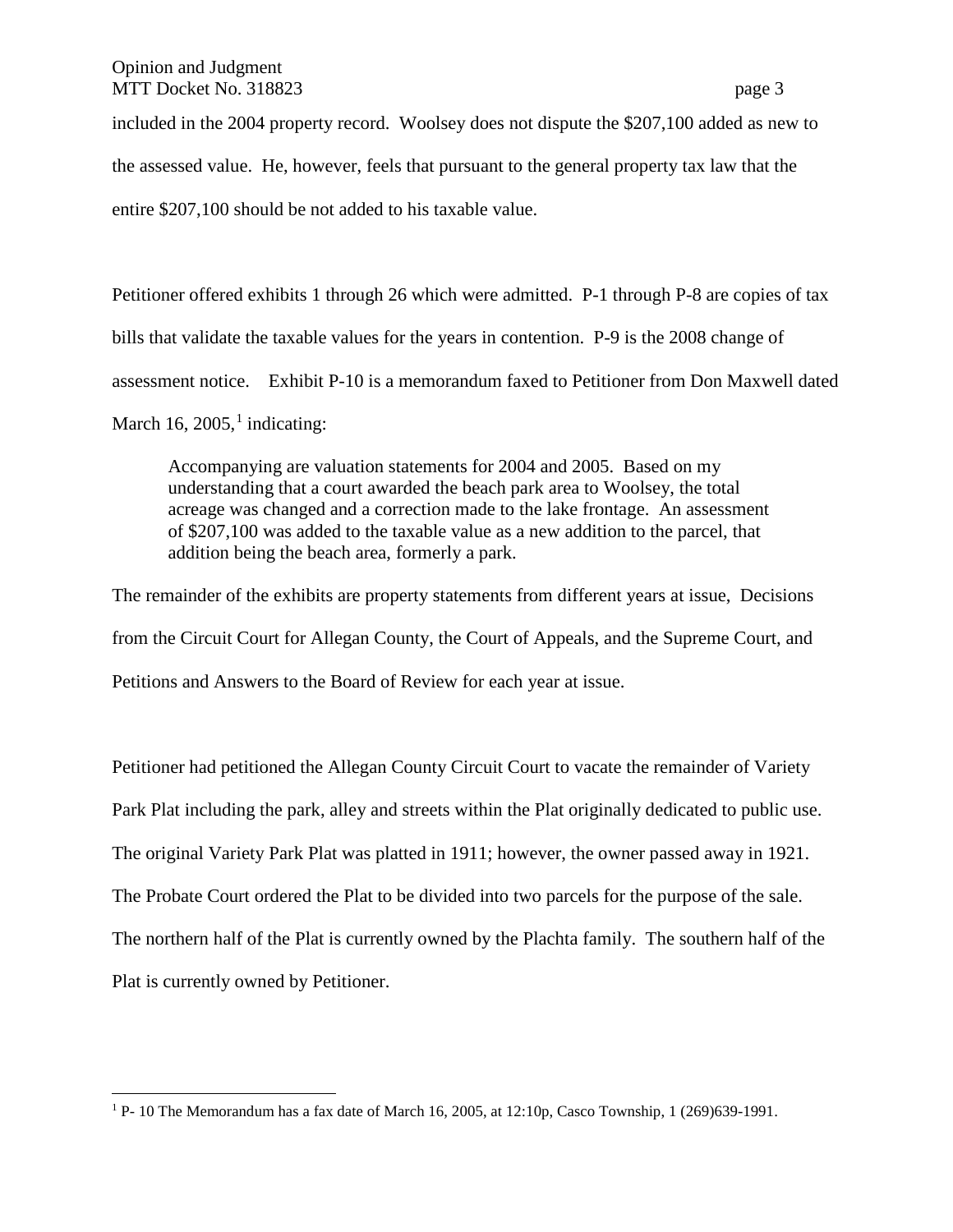The Allegan County Road Commission never accepted the dedicated streets of the Plat as rightof-ways, with the exception of 74th Street. The Road Commission consented to the vacation of the right-of-ways. Roads were never constructed. Allegan County Circuit Court's decision was appealed to the Court of Appeals and the Supreme Court. The final judgment upheld vacating the remainder of the Plat in favor of Petitioner.

Petitioner contends that the metes and bounds description of the property contains the same acreage, which included the beach and vacated Variety Park Plat.

Petitioner contends that the taxable value of subject property for 2005 should be \$158,618. The taxable value addition of \$30,797 is the "omitted" correct taxable value. P-26(14) contains information from the 2005 assessment records (P-13) arranged to make the information more understandable and reflecting what was done, as follows:

| Year       | AV/SEV      | Year       | Taxable   |
|------------|-------------|------------|-----------|
| 2004       | \$835,600   | 2004       | \$124,255 |
| <b>New</b> | \$207,100   | <b>New</b> | \$207,100 |
| Subtotal   | \$1,042,700 | Subtotal   | \$331,335 |
| Mkt Adj    | \$69,600    | 2.3% CPI   | \$2,857   |
| 2005       |             |            |           |
| AV/SEV     | \$1,112,300 | 2005 TV    | \$334,212 |

Petitioner contends in P-26(15) that the \$207,100 increase for "new" was actually for "omitted" as the owner had owned the property and did not buy or acquire new property. So the increase should have been the proportion of the 2004 taxable value before applying the 2.3% CPI versus adding the value of the 70 feet as the increase. That would reduce the \$207,100 addition to \$30,797 plus the 2.3%.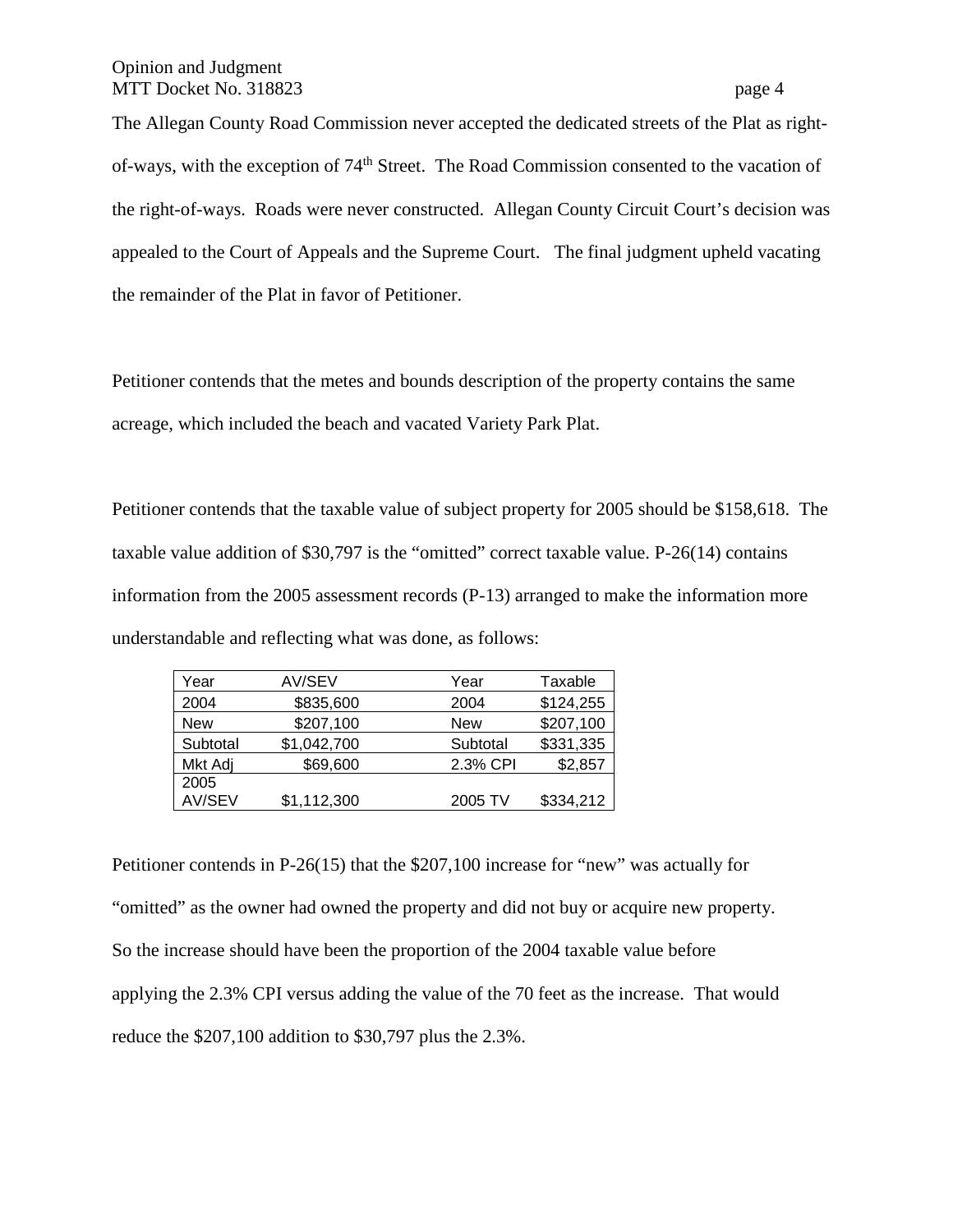Petitioner in P-26(16) calculates the proportion of the increase as follows:

| 2004 AV/SEV   | \$835,600   |                                 |
|---------------|-------------|---------------------------------|
| 2005 New      | \$207,100   | $$207,100/\$835,600 = 24.785\%$ |
| 2005 Subtotal | \$1,042,700 |                                 |

Petitioner continues the calculations P-26(17) and states:

Although the 2004 assessed and taxable value had a small portion attributable to the home on the property, the adjustment in taxable value for 2005 should be the 2004 taxable value plus a 24.785% increase for the mistakenly omitted real property plus 2.3% for the 2004-2005 CPI. This would result in a taxable value in 2005, 2006, 2007, and 2008 as follows:

| 2004 TV                     | \$124,255               |
|-----------------------------|-------------------------|
| 24.785% for omitted         | \$ 30,797               |
| Subtotal                    | \$155,052               |
| 2.3% increase for 2004-2005 | 3,566<br>$\mathbb{S}^-$ |
| 2005 TV                     | \$158,618               |
| 3.3% increase for 2005-2006 | \$5,234                 |
| 2006 TV                     | \$163,852               |
| 3.7% increase for 2006-2007 | \$6,052                 |
| 2007 TV                     | \$169,904               |
| 2.3% increase for 2007-2008 | 3,908<br>\$             |
| 2008 TV                     | \$173,812               |
|                             |                         |

# **FINDINGS OF FACT**

The subject property is designated as Parcel No. 03-02-770-014-000 and is classified as residential. It is located at 244 74th Street, South Haven, Allegan County, Michigan. The taxable value for the subject property for the 2004, 2005, 2006, 2007 and 2008 tax years as established by Respondent are as follows: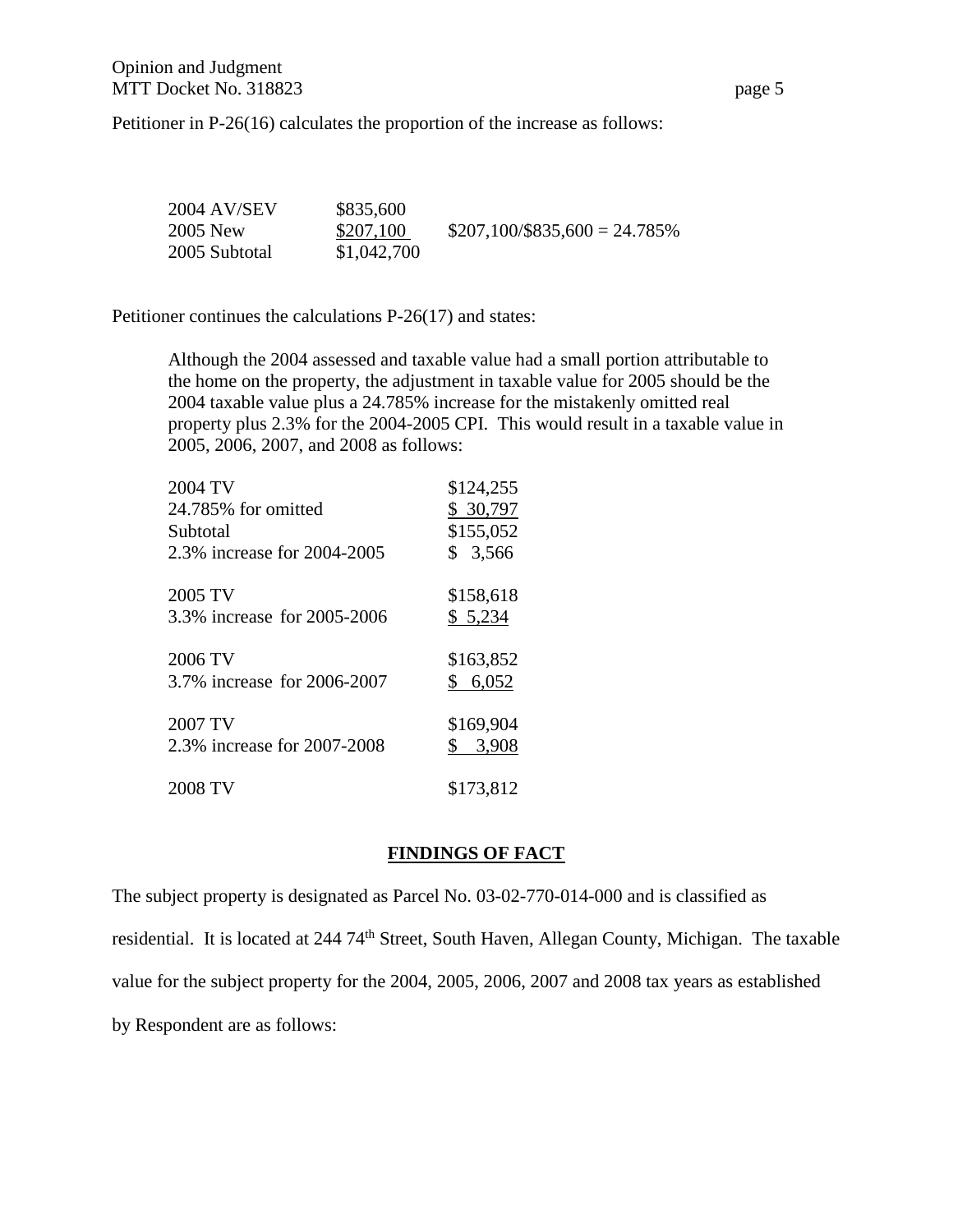| Year | TV        |
|------|-----------|
| 2004 | \$124,255 |
| 2005 | \$334,212 |
| 2006 | \$345,240 |
| 2007 | \$358,013 |
| 2008 | \$366,247 |
|      |           |

The taxable values for the 2005, 2006, 2007 and 2008 tax years are under appeal.

The Tribunal finds that the taxable value calculation for the "omitted" property, as determined by Respondent, is incorrect. Respondent used 50% of the additional value (\$207,100) as if the additional land width was acquired as a new acquisition addition. This is not proper. Petitioner does somewhat better; however, the calculations were not appropriate.

The correct calculations for the "omitted" real property addition to taxable value is pursuant to

MCL  $211.34d(1)(b)(i)$ , which states:

Omitted real property. As used in this subparagraph, "omitted real property" means previously existing tangible real property not included in the assessment. Omitted real property shall not increase taxable value as an addition unless the assessing jurisdiction has a property record card or other documentation showing that the omitted real property was not previously included in the assessment. The assessing jurisdiction has the burden of proof in establishing whether the omitted real property is included in the assessment. Omitted real property for the current and the 2 immediately preceding years, discovered after the assessment roll has been completed, shall be added to the roll pursuant to the procedures established in section 154. For purposes of determining the taxable value of real property under section 27a, *the value of omitted real property is based on the value and ratio of taxable value to true cash value the omitted real property would have had if the property had not been omitted.* Emphasis added*.*

Petitioner, Respondent and this Tribunal agree that based upon the property record cards the additional 70 feet of width was not previously included in the assessment. However, the agreement ends there. The assessor treats the additional width similar to "new construction"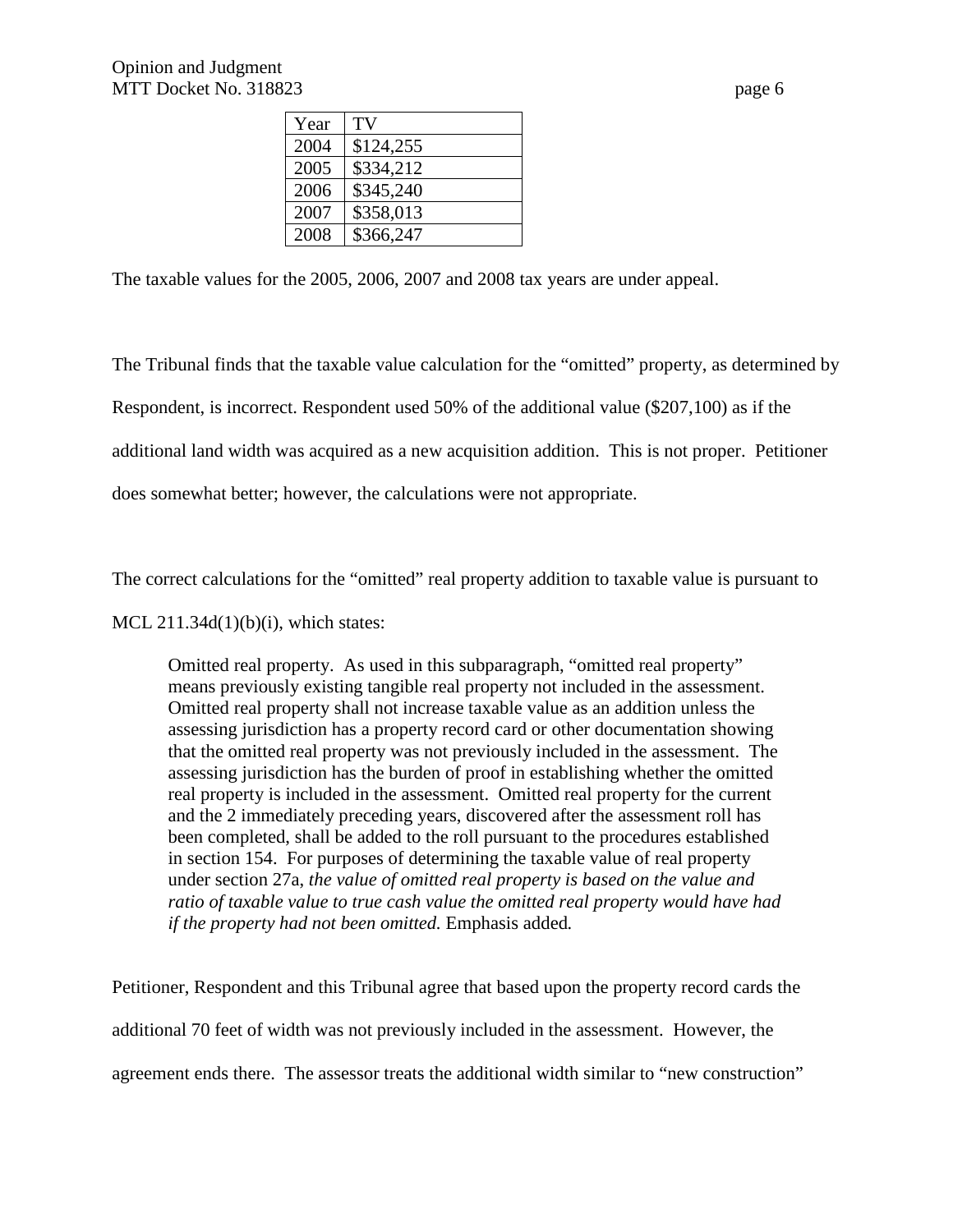addition by adding 50% of the market value to the taxable value. The difference is the addition is actually property that should have been included in the assessment; it is not a piece of property that Petitioner just acquired but rather property that Petitioner owned and used. The assessor from the records had not previously included the additional 70 feet of width in the assessment. The calculation for "omitted" real property is a specific formula by statute. Therefore the calculations begin with the 2004 values. The ratio of the (2004) true cash value (which is the state equalized value doubled) to the taxable value is applied to the true cash value of the "omitted" property. This assures the property owner that the "omitted" real property value is given the protection of Proposal A. The entire value of the "omitted" real property is not added to the taxable value, as it would be if the real property were a new purchase. It is property that existed prior to proposal A but has never been added to the taxable thus it is "omitted" real property from the taxable value. It is added to the taxable value at the same ratio of true cash value to taxable value.

The formula starts with the 2004 assessed value ("AV")/state equalized value ("SEV") of \$835,600 times 2 for the true cash value of \$1,671,200. The 2004 taxable value ("TV") is \$124,255. The taxable value of \$124,255 is divided by the \$1,671,200 to determine what ratio the taxable value is to the true cash value. This results in a determination that the taxable value is 7.44% of the true cash value. The ratio of true cash value to taxable value to be applied to the true cash value of the "omitted" real property is 7.44%. The TCV of the "omitted" real property is \$414,200. The TCV of the "omitted" real property is multiplied by the 7.44%; this equals \$30,816. \$30,816 is the taxable value of the "omitted" real property that is allowable to be added to the 2005 taxable value. The calculation follows: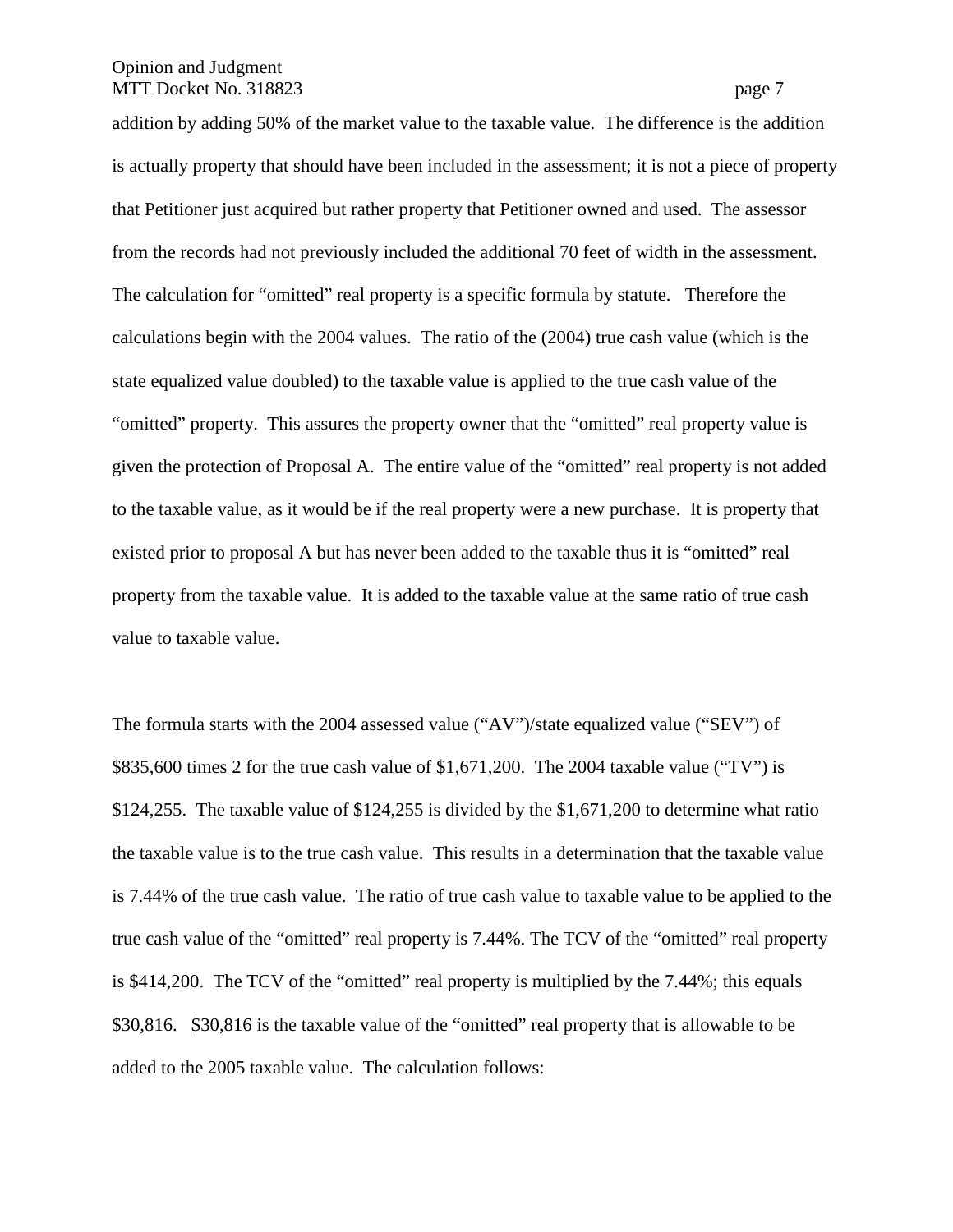| 2004 AV | $$835,600 \ X2 =$             |              | \$1,671,200                                  |
|---------|-------------------------------|--------------|----------------------------------------------|
| 2004 TV |                               |              | \$124,255                                    |
|         | $TV$ divided by $TCV = Ratio$ |              | 7.44%                                        |
|         |                               |              | Ratio of TV to TCV multiplied by TCV Omitted |
| 7.44% X |                               | $$414,200 =$ | \$30,816                                     |

The next "formula" for use of the inflation rate multiplier is also a multi-step process. First the

2004 TV is multiplied by the Consumer Price Index ("CPI"):

 $$124,255$  X  $1.023 = $127,113$ 

The next step is to add \$30,816, the proper 2004 taxable value of the "omitted" real property:

|                              | \$127,113 |
|------------------------------|-----------|
| ┷                            | \$ 30,816 |
| 2005 Taxable Value \$157,929 |           |

After 2005 the inflation rate multiplier CPI for the years at issue is applied to the taxable value

for the remainder of the years under appeal. The remainder of the calculation is shown below:

| 2005 TV<br>2006 TV<br>2007 TV | 2008 TV<br>\$173,067 | Year/TV | TV times CPI                                                                             |
|-------------------------------|----------------------|---------|------------------------------------------------------------------------------------------|
|                               |                      |         | $$157,929 \text{ X } 1.033 =$<br>$$163,140 \text{ X } 1.037 =$<br>$$169,176$ X $1.023 =$ |

Note: the \$127,112 is what the 2005 taxable value would have been without omitted property.

Having considered the evidence properly submitted and the file in the above-captioned case, the Tribunal finds that the property's 2005, 2006, 2007, and 2008 taxable values (TV) are:

| <b>YEAR</b> | TV        |
|-------------|-----------|
| 2005        | \$157,929 |
| 2006        | \$163,140 |
| 2007        | \$169,176 |
| 2008        | \$173,067 |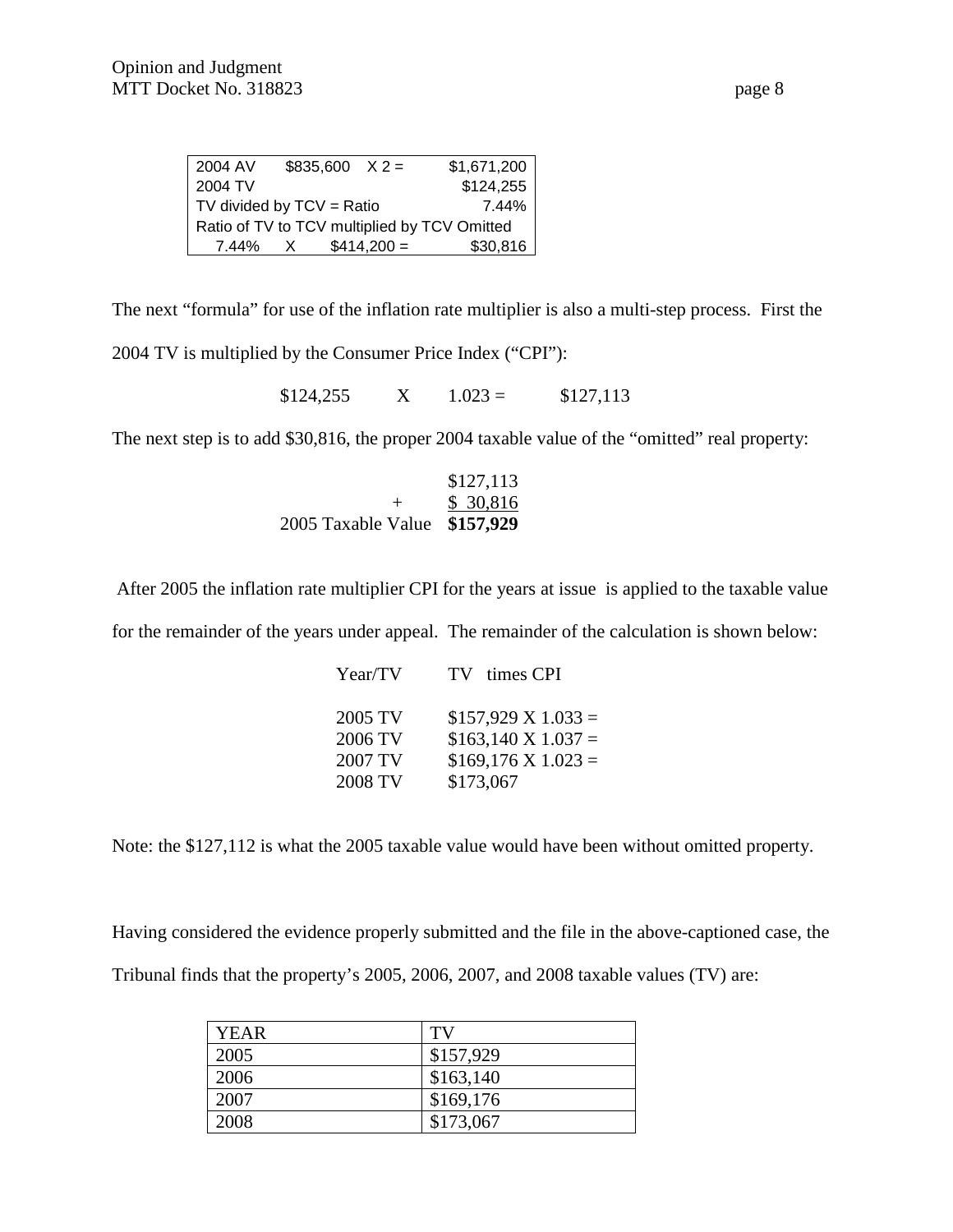#### **CONCLUSIONS OF LAW**

The assessment of real and personal property in Michigan is governed by the constitutional standard that such property shall not be assessed in excess of 50% of its true cash value, as equalized, and that beginning in 1995, the taxable value is limited by statutorily determined general price increases, adjusted for additions and losses.

The legislature shall provide for the uniform general ad valorem taxation of real and tangible personal property not exempt by law…The legislature shall provide for the determination of true cash value of such property; the proportion of true cash value at which such property shall be uniformly assessed, which shall not…exceed 50%...and for a system of equalization of assessments. For taxes levied in 1995 and each year thereafter, the legislature shall provide that the taxable value of each parcel of property adjusted for additions and losses, shall not increase each year by more than the increase in the immediately preceding year in the general price level, as defined in section 33 of this article, or 5 percent, whichever is less until ownership of the parcel of property is transferred. When ownership of the parcel of property is transferred as defined by law, the parcel shall be assessed at the applicable proportion of current true cash value. Const 1963, Art IX, Sec. 3.

A proceeding before the Tax Tribunal is original, independent, and de novo. MCL 205.735(1).

The Tribunal's factual findings are to be supported by competent, material, and substantial

evidence. *Antisdale v City of Galesburg*, 420 Mich 265, 277; 362 NW2d 632 (1984); *Dow* 

*Chemical Co v Dept of Treasury*, 185 Mich App 458, 462-463; 452 NW2d 765 (1990).

"Substantial evidence must be more than a scintilla of evidence, although it may be substantially

less than a preponderance of the evidence." (Citations omitted) *Jones & Laughlin Steel Corp v*

*City of Warren*, 193 Mich App 348, 352-353; 483 NW2d 416 (1992).

The Tribunal is not bound to accept either of the parties' theories of valuation. *Teledyne* 

*Continental Motors v Muskegon Twp*, 145 Mich App 749, 754; 377 NW2d 908 (1985). The

Tribunal may accept one theory and reject the other, it may reject both theories, or it may utilize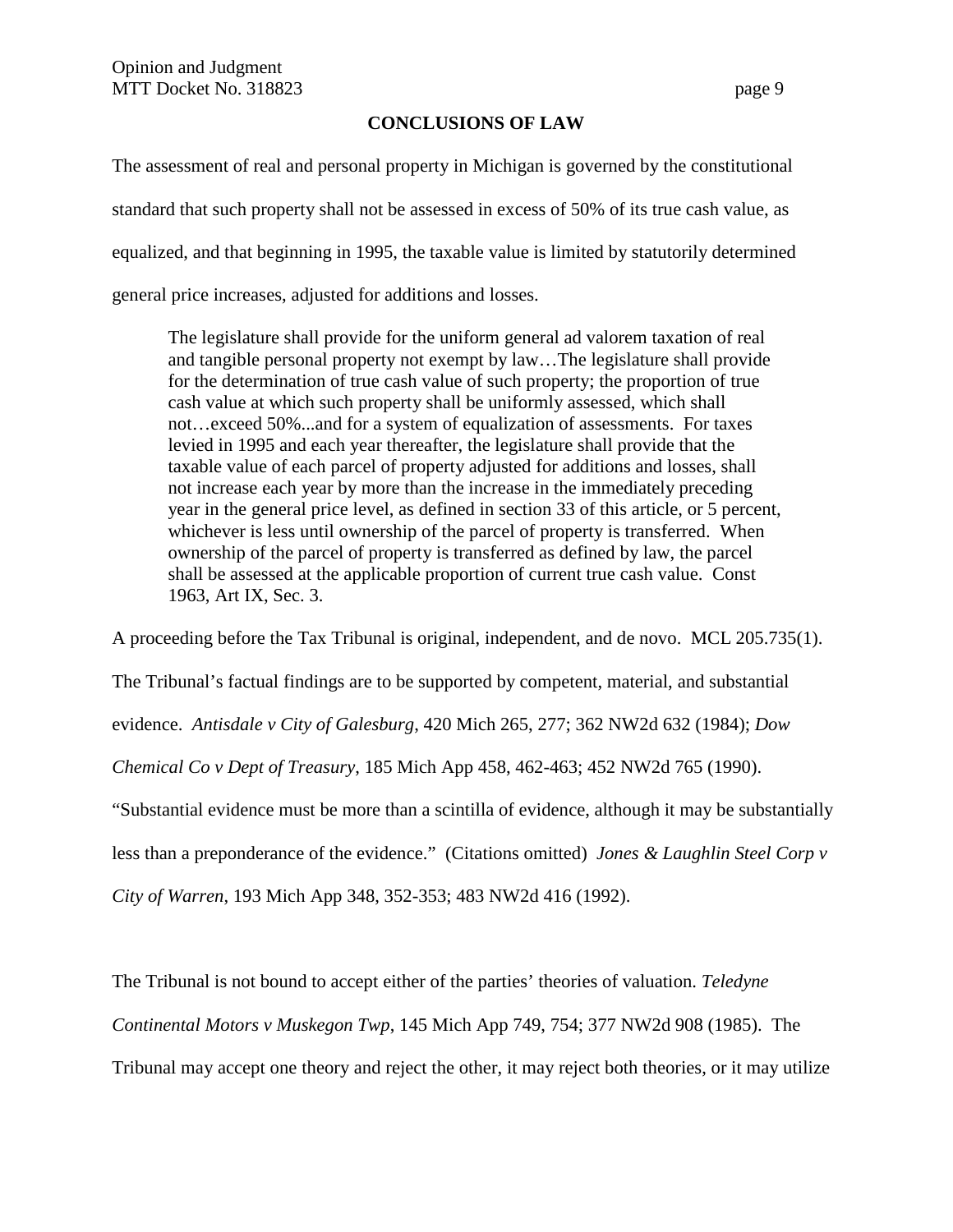a combination of both in arriving at its determination. *Meadowlanes* at 485-486; *Wolverine Tower Associates v City of Ann Arbor*, 96 Mich App 780; 293 NW2d 669 (1980). A similar position is stated in *Tatham v City of Birmingham*, 119 Mich App 583, 597; 326 NW2d 568 (1982): "The Tax Tribunal is not required to accept the valuation figure advanced by the taxpayer, the valuation figure advanced by the assessing unit, or some figure in between these two. It may reject both the taxpayer's and assessing unit's approaches."

In this instance, Petitioner was able to prove that the taxable value of the "omitted" real property was incorrectly calculated by Respondent. Petitioner did not transfer ownership, increase the size of the land nor construct new structures. The width of the property was simply incorrectly stated on the assessor's property record card. It was not discovered until the vacated plat was under appeal. The assessor has the obligation to increase taxable value if previously existing tangible real property is not included in the assessment MCL 211.34d(1)(a).

The calculation of taxable value is governed by MCL 211.27a, which provides, in pertinent part:

(1) Except as otherwise provided in this section, property shall be assessed at 50% of its true cash value under section 3 of article IX of the state constitution of 1963.

(2) Except as otherwise provided in subsection (3), for taxes levied in 1995 and for each year after 1995, the taxable value of each parcel of property is the lesser of the following:

(a) The property's taxable value in the immediately preceding year minus any losses, multiplied by the lesser of 1.05 or the inflation rate, plus all additions. For taxes levied in 1995, the property's taxable value in the immediately preceding year is the property's state equalized valuation in 1994.

(b) The property's current state equalized valuation. \*\*\*

- (11) As used in this section:
- (a) "Additions" means that term as defined in section 34d.

MCL 211.34d(1) defines "additions" as: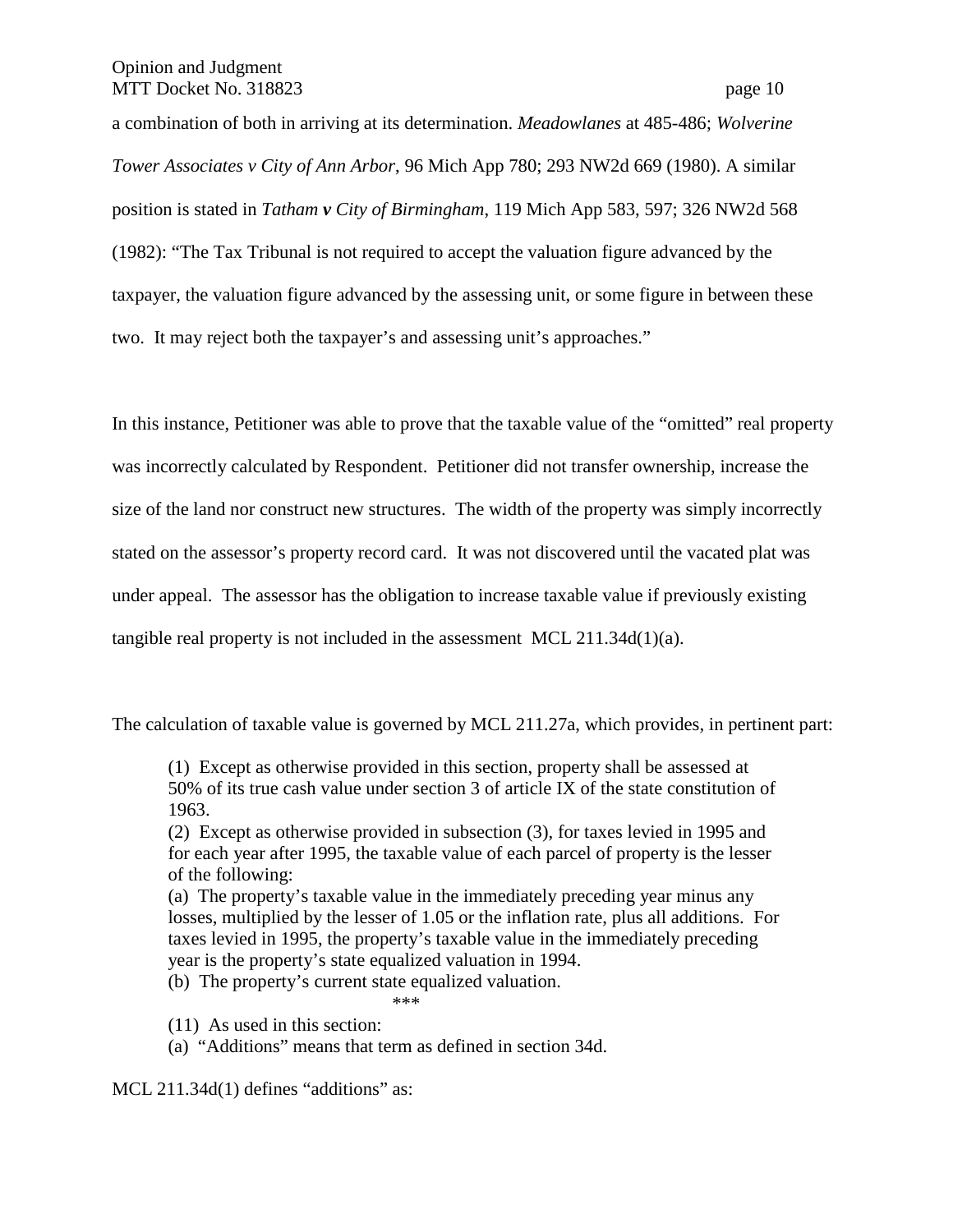(b) For taxes levied after 1994, "additions" means, except as provided in subdivision (c), all of the following:

\*\*\*

- (i) Omitted real property. As used in this subparagraph, "omitted real property" means previously existing tangible real property not included in the assessment. Omitted real property shall not increase taxable value as an addition unless the assessing jurisdiction has a property record card or other documentation showing that the omitted real property was not previously included in the assessment. The assessing jurisdiction has the burden of proof in establishing whether the omitted real property is included in the assessment. Omitted real property for the current and the 2 immediately preceding years, discovered after the assessment roll has been completed, shall be added to the roll pursuant to the procedures established in section 154. For purposes of determining the taxable value of real property under section 27a, the value of omitted real property is based on the value and ratio of taxable value to true cash value the omitted real property would have had if the property had not been omitted.
- (iii) New Construction. As used in this subparagraph, "new construction" means property not in existence on the immediately preceding tax day and not replacement construction. New construction includes the physical addition of equipment or furnishings, subject to the provisions set forth in section  $27(2)(a)$  to (o). For purposes of determining the taxable value of property under section 27a, the value of new construction is the true cash value of the new construction multiplied by 0.50.

The Tribunal notes that MCL 211.34d(1)(i) "omitted real property "and MCL 211.34d(1)(iii) "new construction" are not similar. The calculations for "omitted" real property and "new construction" are dependent upon the individual situation. The subject matter of the instant case was clearly "omitted real property;" however, Respondent assessed it as though it were "new construction."

# **JUDGMENT**

IT IS ORDERED that the property's state equalized, assessed and taxable values for the subject property shall be those set forth in the "Conclusions of Law" portion of this Opinion and Judgment.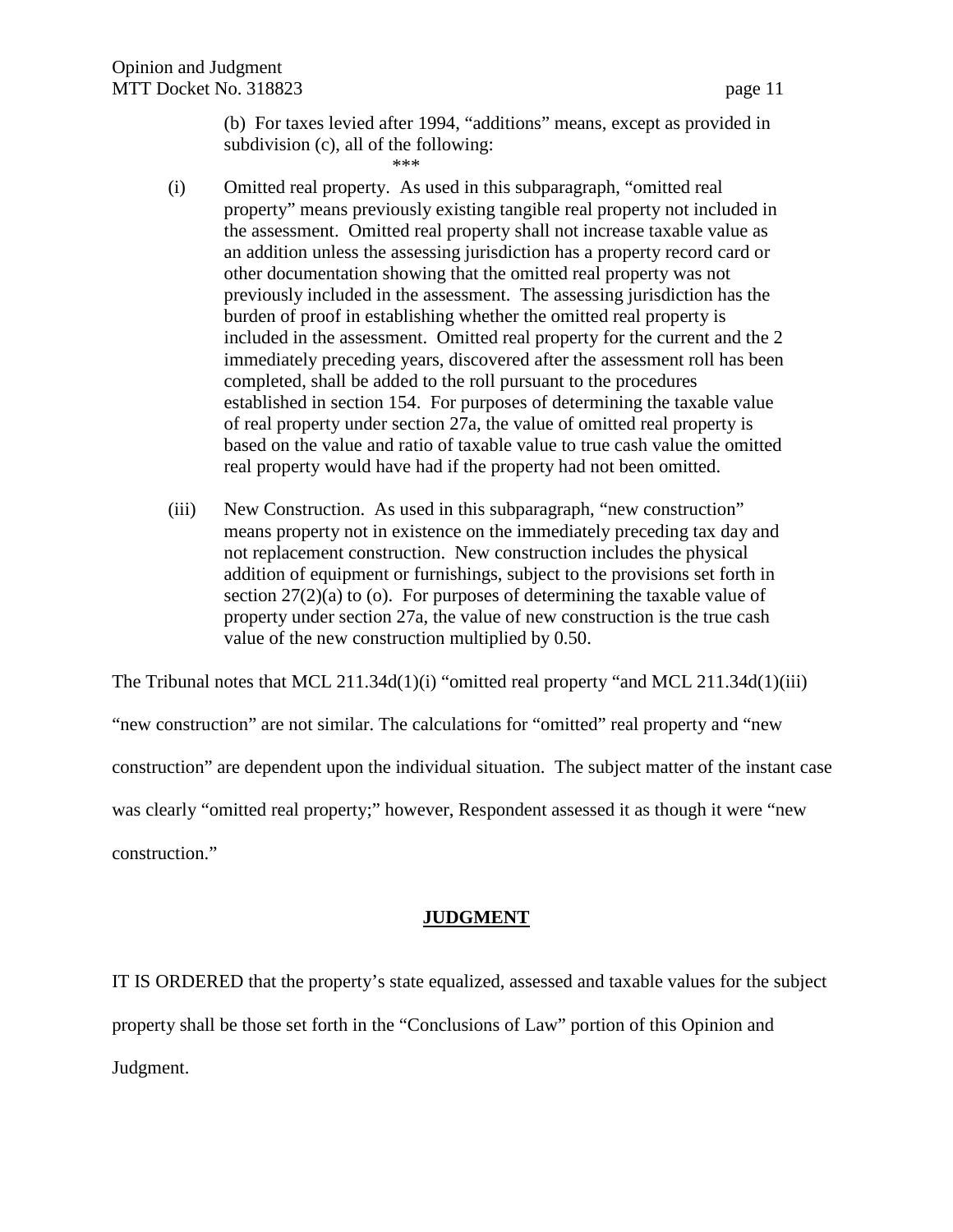IT IS FURTHER ORDERED that the officer charged with maintaining the assessment rolls for the tax years at issue shall correct or cause the assessment rolls to be corrected to reflect the assessed and taxable values in the amounts as finally shown in the "Final Values" section of this Opinion and Judgment, subject to the processes of equalization, within 20 days of the entry of this Order. To the extent that the final level of assessment for a given year has not yet been determined and published, the assessment rolls shall be corrected once the final level is published or becomes known.

IT IS FURTHER ORDERED that the officer charged with collecting or refunding the affected taxes shall collect taxes and any applicable interest or issue a refund as required by this Final Opinion and Judgment within 90 days of the entry of this Final Opinion and Judgment. If a refund is warranted, it shall include a proportionate share of any property tax administration fees paid and of penalty and interest paid on delinquent taxes. The refund shall also separately indicate the amount of the taxes, fees, penalties, and interest being refunded. A sum determined by the Tribunal to have been unlawfully paid shall bear interest from the date of payment to the date of judgment and the judgment shall bear interest to the date of its payment. A sum determined by the Tribunal to have been underpaid shall not bear interest for any time period prior to 28 days after the issuance of this Opinion and Judgment. As provided by 1994 PA 254 and 1995 PA 232, being MCL 205.737, as amended, interest shall accrue for periods after March 31, 1985, but before April 1, 1994, at a rate of 9% per year. After March 31, 1994, but before January 1, 1996, interest shall accrue at an interest rate set monthly at a per annum rate based on the auction rate of the 91-day discount treasury bill rate for the first Monday in each month, plus 1%. After December 1, 1995, interest shall accrue at an interest rate set each year by the